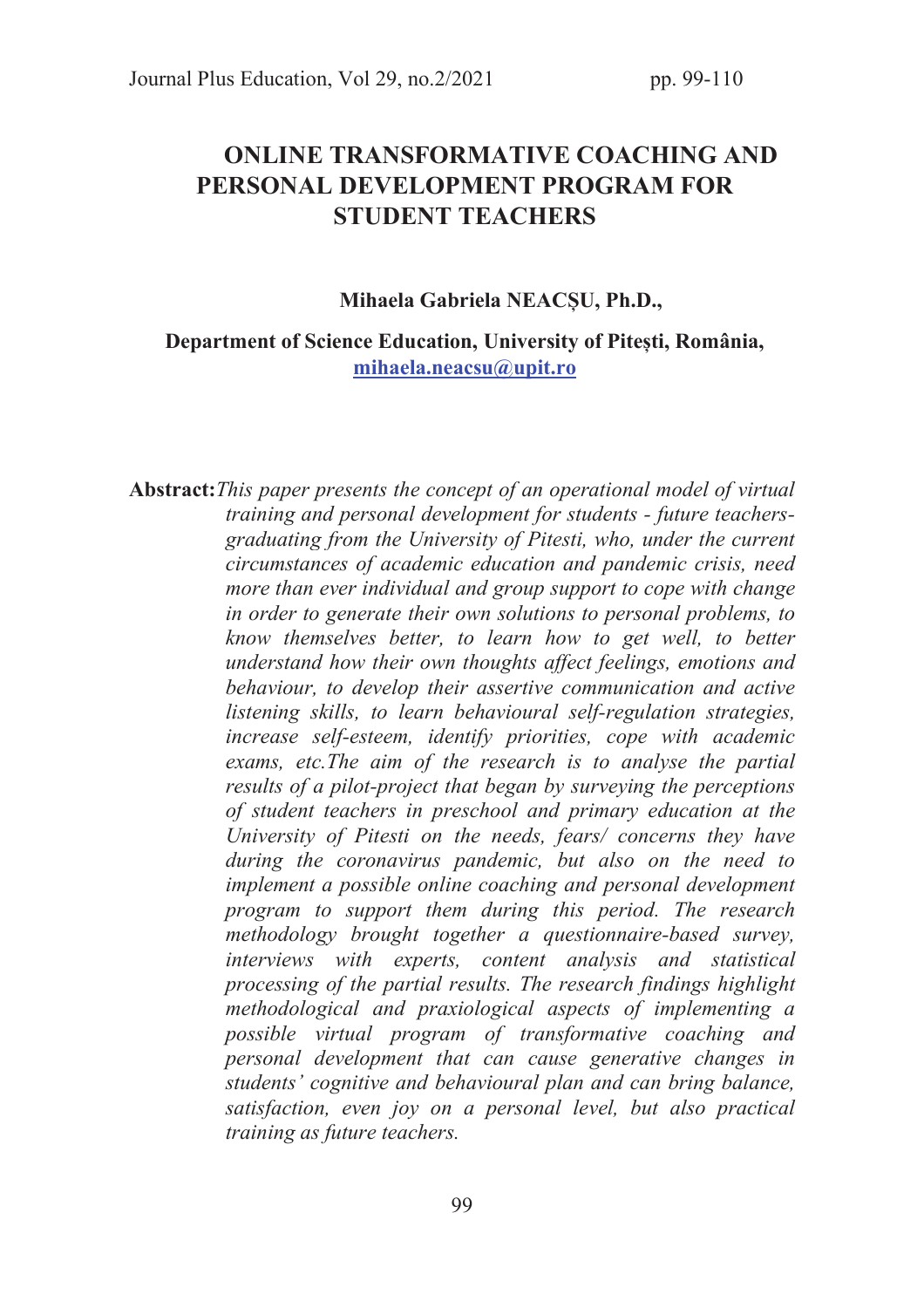Key words: online transformative coaching; personal development; change; personal evolution.

#### 1. Introduction

The coronavirus pandemic still has a dramatic impact on the world. Due to the global pandemic situation, schools and universities have had to conduct distance learning activities and teachers around the world have to rethink their teaching methodologies by adapting to this crisis situation and often learning to use electronic platforms and applications on their own in order to facilitate online teaching

The European Commission's Communication on Achieving the European Education Area by 2025 emphasizes that teachers "have remained on the frontlines of the response to ensure that learning continued, innovating distance learning for their students in confinement. Without teachers and trainers, no innovation, no inclusion and no transformational education experiences for learners can take place."(p.12)

The digital boom imposed by the new online teaching conditions was also visible in the case of academic education, and the health crisis deepened even more the challenges related to digitalization, innovative pedagogies, inclusion and well-being, students, researchers and support staff, mobility and funding. Verde A., Valero, J., M. (2021) believe that if the pandemic had not had this impact on education, the use of technological developments in educational settings could not have evolved so rapidly in recent months.

The National Recovery and Resilience Plan (2020) captures the fact that "universities are currently facing the need to change pedagogy, which should value the more active and autonomous involvement of students in their own training, the use of technology and of open access resources, so as to develop a new relationship with society, beyond their traditional role in the generation, dissemination and transfer of knowledge, emphasizing the two-way link with society, in the logic of open science." (pp.1226-1227)

At the end of July 2020, the Romanian Academy issued a point of view entitled "Romania in and after the pandemic" by which it proposed a series of measures to mitigate or even eliminate the effects of the pandemic crisis on the short, medium and long term. In addition to equipping all schools with the technical means to ensure the necessary conditions for online education, it is also necessary to train all teachers to use efficiently the infrastructure in the digital education process. Today, these constitute priority action axes of the Strategy for the digitization of education in Romania 2021-2027 (SMART-Edu), launched in public consultation in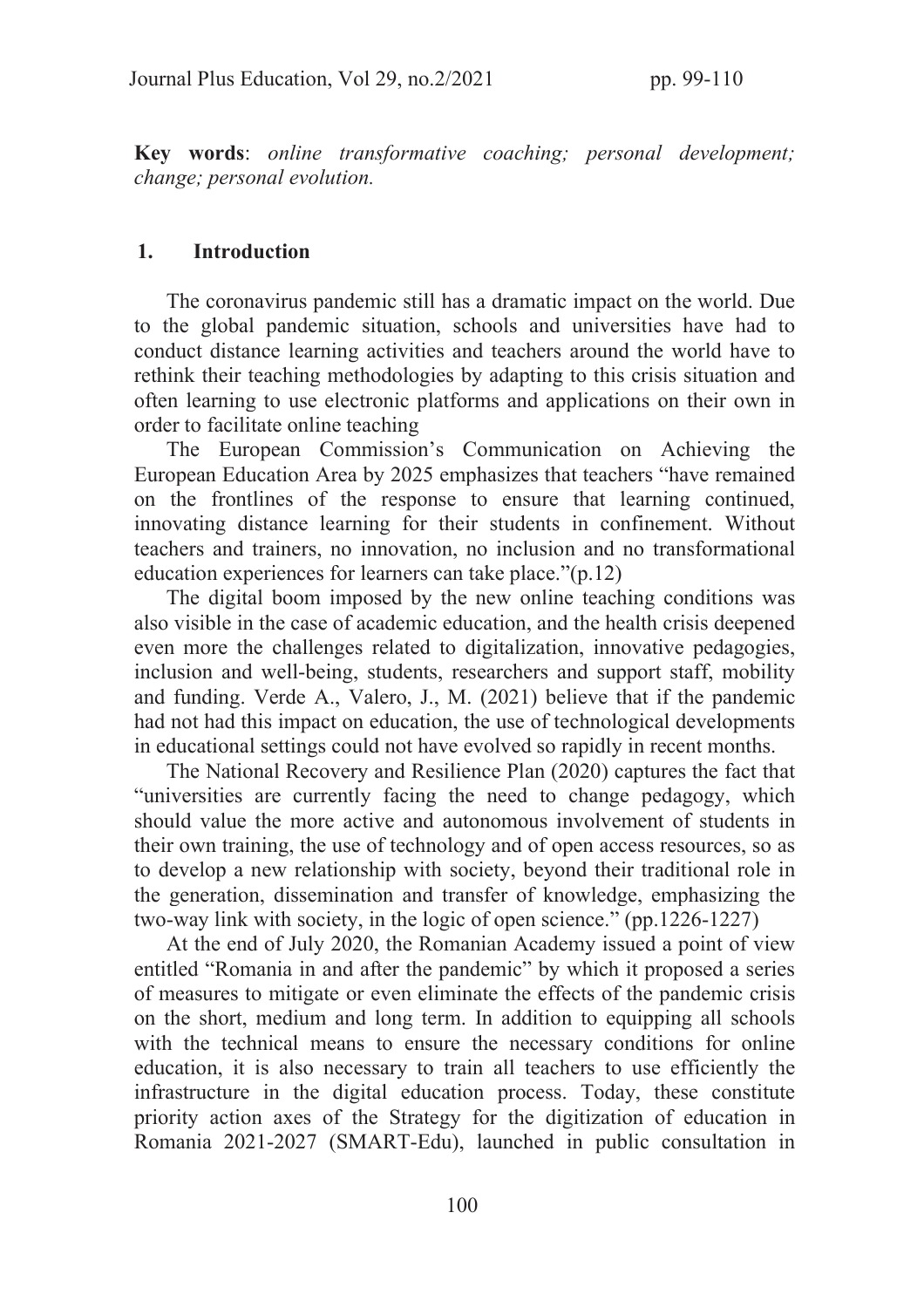December 2020, and of the Educated Romania presidential project (V.9 Digitalization).

An important study on the effects of the Covid-19 pandemic on young people conducted by Copăceanu M. (2020) in April-May, on a sample of 1201 young people in Romania with an average age of 21.93 years, of which 40% were students, highlights the fact that young people have suffered during the pandemic, both in terms of their emotional state and in terms of excessive consumption of food, internet, tobacco, alcohol. The students participating in the study mentioned that they feel stressed by the online university courses invoking adaptation problems, the large volume of projects and homework to be completed in a short time, fear of exams, lack of free time and lack of motivation, etc. (pp.116-117). At the same time, the author draws the researchers' attention towards intensifying in-depth studies focused on young people during the pandemic, while developing useful applications for young people to get in touch with psychologists and/or applications to reduce their risk behaviors. An example of a useful application for people during the coronavirus pandemic is the Covid Coachapplication, developed by the mobile mental health team National Center for PTSD, Dissemination & Training Division (US). The application is free and includes personalized tools for self-care and for improving emotional state, a tracker for checking mood and graphics for viewing progress over time. It is a tool for self-education and personal development that helps to create one's own personal assistance network.

Other studies (Alghamdi, 2021) highlight the much greater impact of the coronavirus pandemic on the social aspects of students' lives than on their educational aspects.

#### 2. E-Coaching/Coaching in education

In the current context of our social life, we wonder how we can support students to cope with the current situation both in terms of their resilience to the health crisis and in their initial remote training, in atypical conditions of academic education. One solution may be the virtual coaching programs in education and personal development.Today, the digitalization of coaching proves to be successful in several fields, including in the field of education. Ribbers and Waringa (2015) emphasize the value of online coaching as "a non-hierarchical development partnership between two parties separated by a geographical distance, in which the learning and reflection process takes place through both analogue and virtual means" (p. 7). In the digital age, ecoaching is gaining more and more popularity being considered "a set of computerized components that constitute an artificial entity that can observe, motivate, learn and predict the behaviours of a user, in context and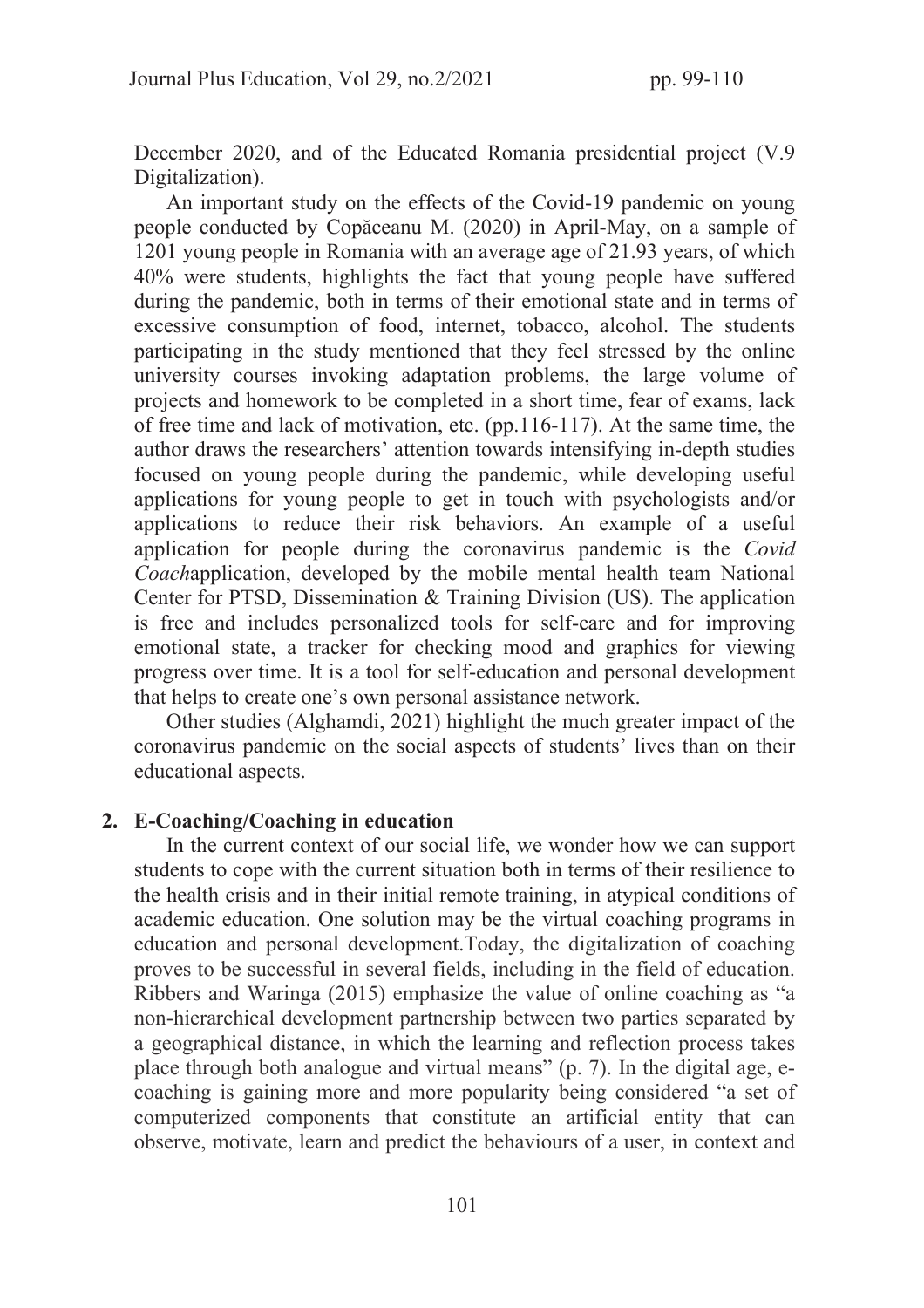over time, and which is proactively engaging in an ongoing collaborative conversation with the user, in order to help plan and promote the effective goal by striving to use persuasive techniques. " (Kamphorst, B.A. , 2017, p.5).

Since the 1980s, the area of coaching has grown significantly, not only in sports, but in almost any field, with several situations in which it has been defined: as sports training, as an occupation, as a branch of consulting, as a training method, as development strategy. There is a rich literature on coaching and many definitions of this concept have been launched over time. It is often taken for mentoring, counselling, consultancy or even psychotherapy, but there are many specialists (Zeus &Skiffington, 2008, Hattie, 2014, Rosinski 2019, van Nieuwerburgh, 2020 et all et alii) which draw attention to the differences not only at the conceptual level, but especially at the practical-action level. According to Zeus, P., Skiffington, S. (2008) coaching involves "a voluntary partnership, which bears its full potential only if it takes place in an environment of trust and responsibility" (p.371). The same authors share the conviction that through coaching, "essential qualities for survival" are formed and perfected both at individual level and at the level of groups and organizations, such as self-knowledge, the ability to reflect and learn, confidence in one's own competence. According to Hattie (2014), "coaching involves people's ability to facilitate self-learning, personal growth and performance improvement". (p.137)

Some specialists (O'Conner, Lages, 2019 et al.) understand by coaching "a partnership in which the coach helps the client reach his maximum potential and produce the results he wants in life and at the workplace"(p.44). The authors point out that "the goal of coaching can be similar to that of other techniques that involve helping people in trouble: to support personal change according to the client's wishes and to help him reach his highest limits." (44)

In the field of education, coaching was intensively theorized after 2010. We emphasize here the extraordinary contribution of Christian van Nieuwerburgh (2012) and of his collaborators to clarify the concept of coaching in education, understood as a professional dialogue specially designed to help develop skills specific to pupils / students, teachers and school canteens in order to achieve the intended educational objectives. According to van Nieuwerburgh (2012) and his collaborators, coaching in education is "a one-on-one conversation focused on improving learning and development by increasing self-knowledge, self-analysis and personal responsibility" (p.17). In this context, the coach facilitates students' selfdirected learning, using techniques such as active listening, dialogue, support and ongoing encouragement. Applied to students, coaching can lead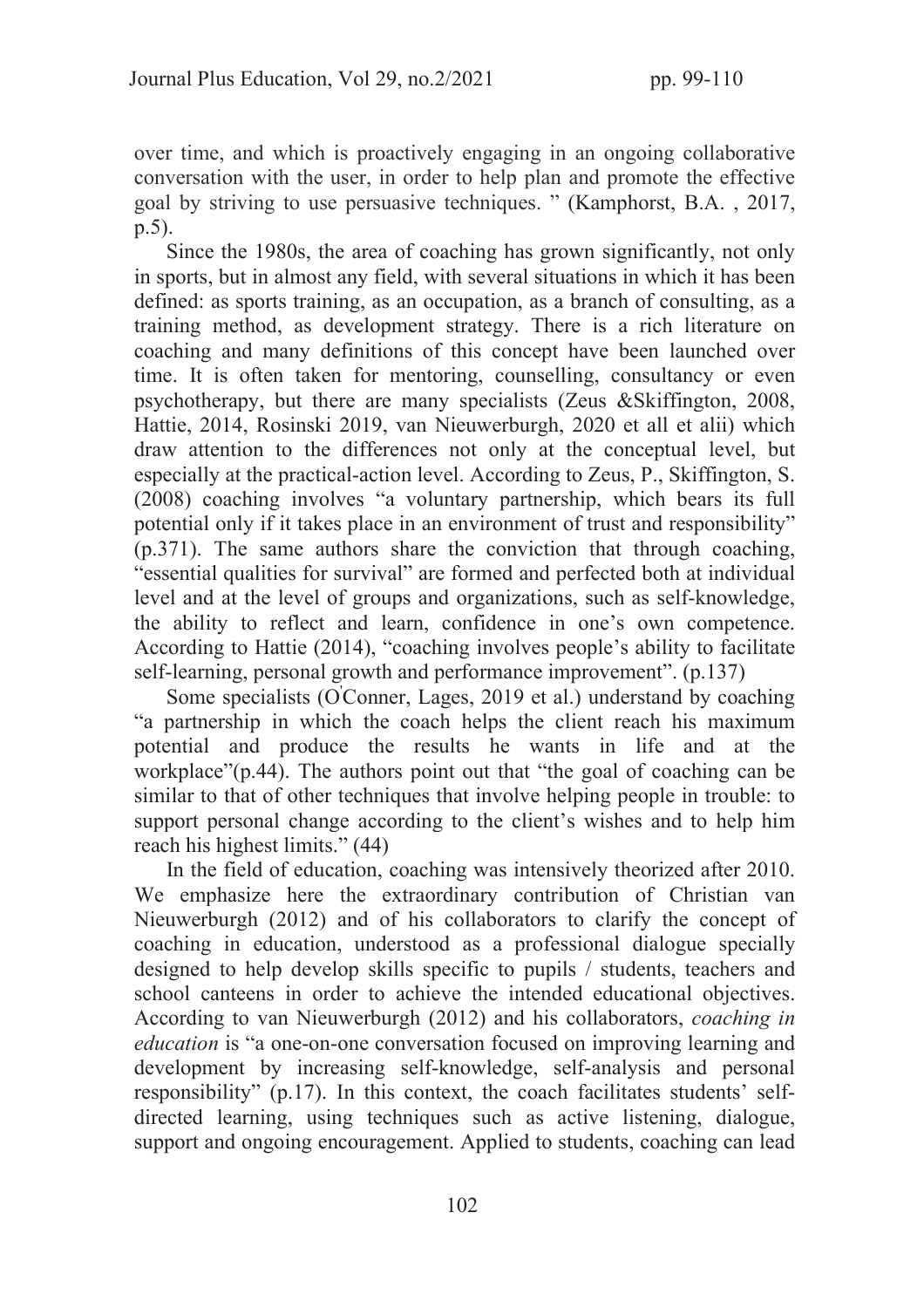to improved confidence and self-motivation, performance and wellness (Devine, Meyers, Houssemand, 2013).

Stan C. (2020) believes that coaching education leads to a conscious evolution of the student, which "combines self-knowledge with selfunderstanding, but also with recognition and overcoming limits, in order to achieve performance in a particular field or context." (p.102).

Polish researchers Babicka-Wirkus A, Wirkus L, Stasiak K. and Kozłowski P. (2021) recommend that universities introduce interpersonal training and stress adaptation workshops for individual groups of students, as well as other forms of participatory intervention, support and self-support of students during the pandemic. Furthermore, online workshops/virtual coaching and personal development sessions were organized during the coronavirus pandemic for students in the Romanian university space (Bucharest, Cluj, Iasi, Timisoara), starting from the premise that during this period, more than ever, students need to feel that they belong to a resilient academic community, and that their academic life, even if they have moved into virtual space, does not imply isolation and loneliness, but interactivity, interesting teaching activities focused on their learning needs, flexible and professional network. The descriptive-exploratory study initiated at the level of the Faculty of Education Sciences, Social Sciences and Psychology within the University of Piteștigoes in the same direction.

#### 3. Purpose of the study

The aim of the study was both to probe the perceptions of future teachers in preschool and primary education about the needs, fears/concerns they have during the coronavirus pandemic, as well as about the need to implement a possible online coaching and development program to support them during this period. At the same time, the opinions of experts in education sciences and psychology were consulted with respect to the concrete way to implement such a distance learning program for students.

## 4.Research Methodology

The research methodology brought together a questionnaire-based survey, interviews with experts, content analysis and the statistical processing of the partial results.

#### Participants and procedure

The study was conducted in 2 stages:

designing and conducting the survey based on an electronicallyadministered questionnaire (Google Forms) to students from the Pedagogy of Primary and Preschool Education (PIPP) program within the Faculty of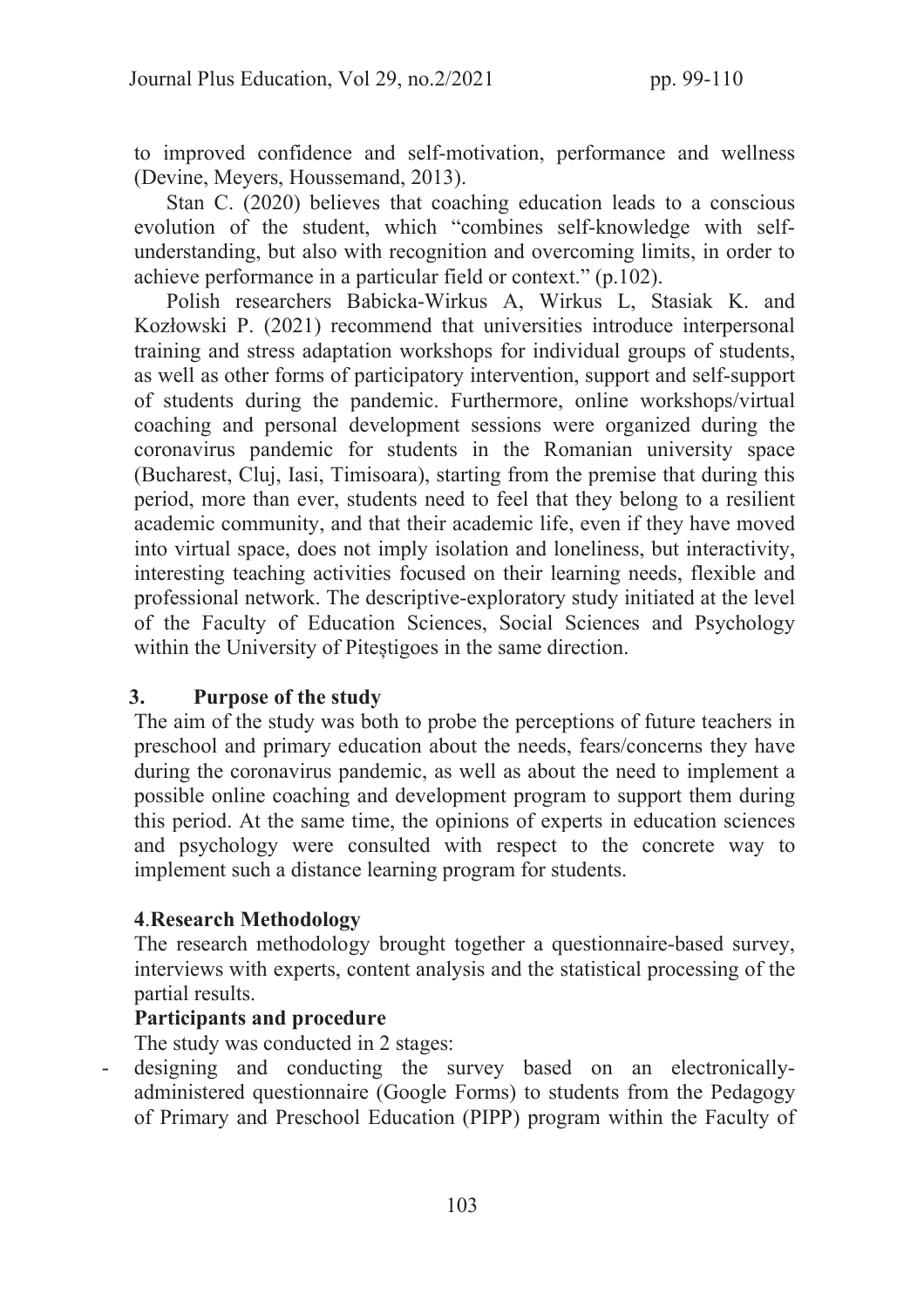Education Sciences, Social Sciences and Psychology, University of Pitesti (November 2020);

application of the Delphi technique by organizing and conducting interviews with psycho-pedagogical experts within the faculty in November 2020-January 2021.

The survey participants were students  $(n = 192)$  aged 18-36, 54.7% from urban areas, 45.3% from rural areas; female students had the highest weight (190), together with 2 (male) students, the sample being made up of first-  $(57,8\%)$ , second- $(25\%)$  and third-year  $(17,2\%)$  students from the specialization Pedagogy of Primary and Preschool Education, the field of Education sciences.

Delphi interviews were conducted with 6 psycho-pedagogical experts, who were selected from the faculty for their proven expertise in scientific research, as well as for their direct involvement in academic teaching, with over 10 years of teaching the subjects of self-knowledge and personal development, personality psychology and educational psychology. There were 3 rounds of panel discussion with experts using the Google Meet app. The objectives of the panel discussion with the experts were:

- the need to implement a virtual coaching and personal development program for students, based on the needs analysis and identification of the design stages of such a program;

- the advancement of a possible design for the virtual coaching and personal development program for students who are preparing for a teaching career;

- the analysis of effective coaching models and strategies, which can be capitalised in discovering the internal resources of students, in activating the factors that can motivate them in the direction of change, orientation towards performance and continuous development.

## Materials and instruments

To achieve the purpose of the research, the following research data collection tools were designed: a questionnaire with 28 questions for students (5 factual questions, 20 questions on the Likert scale and 3 openended questions) and 3 interview guides for applying the Delphi technique. All instruments were administered electronically. According to the rules of research ethics, the agreement of the research participants was obtained in advance.

## 4. Results and discussions

Students were asked to what extent an online coaching and personal development program could meet their needs for optimizing individual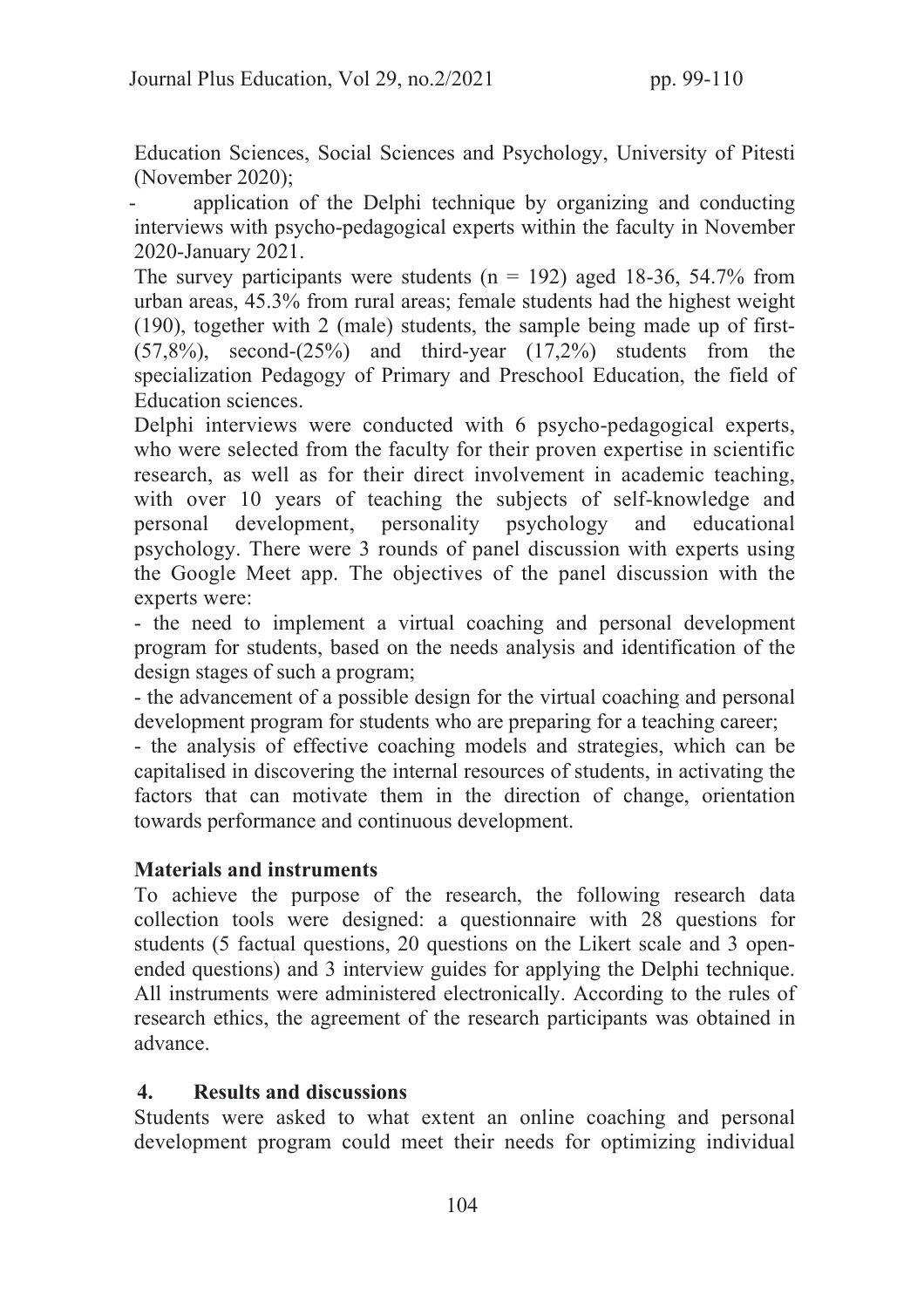performance, acquiring new skills, and even correcting some inappropriate behaviours.

The responses they offered are summarized below (Table 1).

Table 1. To what extent do you consider that an online coaching and personal development program is useful for you….

| <b>Questions from the</b>     | Percentag  | <b>Questions from the</b>               | Percenta   |
|-------------------------------|------------|-----------------------------------------|------------|
| questionnaire                 | e          | questionnaire                           | ge         |
|                               | *to a very |                                         | *to a very |
|                               | large      |                                         | large      |
|                               | extent     |                                         | extent     |
|                               |            |                                         |            |
| to adjust to student life     | 31,8       | to apply certain                        | 43,8       |
|                               |            | behavioural self-                       |            |
|                               |            | regulation strategies                   |            |
| to get to know yourself       | 51,6       | to strengthen /                         | 48,4       |
| better                        |            | increase your self-                     |            |
| to discover some              |            | esteem                                  |            |
|                               | 40,6       | to identify your<br>personal priorities | 45,3       |
| inclinations, talents, skills |            |                                         |            |
| to find out what you really   | 48,4       | to identify your                        | 39,6       |
| value in life                 |            | academic priorities                     |            |
| to better understand your     | 47,9       | to change certain                       | 33,3       |
| own reactions                 |            | habits in your life                     |            |
| to better understand how      | 52,6       | to learn to deal with                   | 36,5       |
| your own thoughts affect      |            | crisis situations                       |            |
| your emotions and             |            |                                         |            |
| behaviour                     |            |                                         |            |
| to develop your assertive     | 40,1       | to prepare yourself                     | 38,5       |
| communication skills          |            | psychologically for                     |            |
|                               |            | academic evaluations                    |            |
| to practise active listening  | 40,1       | to learn how to get                     | 41,1       |
|                               |            | well                                    |            |
| to train certain personal     | 45,3       | to cope with changes                    | 41,1       |
| skills                        |            | on a personal level                     |            |
| to find solutions to personal | 37,5       | to learn to cooperate                   | 40,1       |
| problems                      |            | more effectively with                   |            |
|                               |            | colleagues                              |            |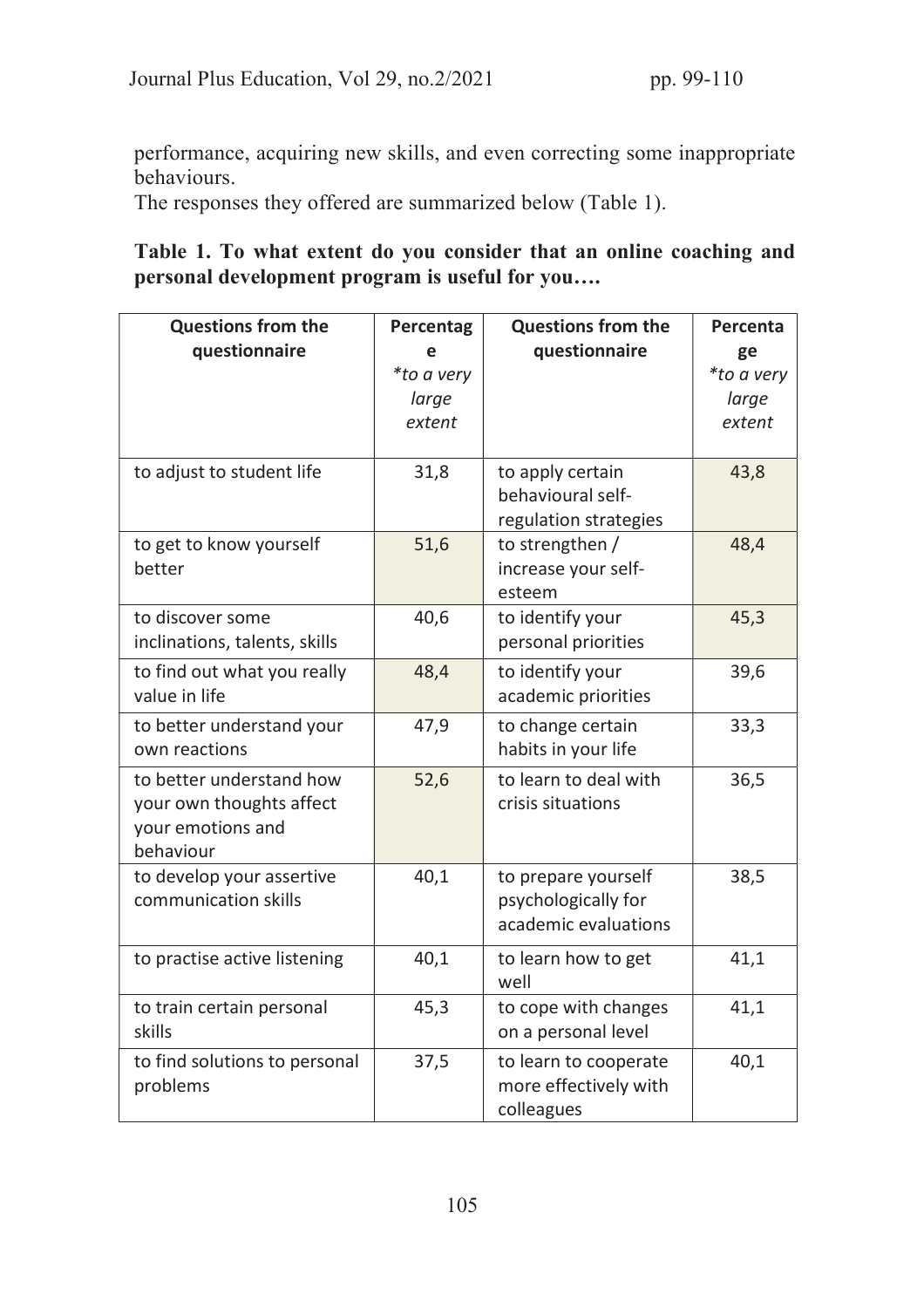We notice that the students participating in the study consider this program useful, to a large extent, for self-knowledge and a better understanding of their own thoughts that affect emotions and behaviour, but also to correctly identify their own set of values. In addition, they mentioned they need this program to get used to student life (especially first-year students), but also to develop their communication and active listening skills.

To a large extent, respondents believe that such a program is useful for them to strengthen their self-confidence and increase self-esteem, to identify personal priorities and to learn certain behavioural self-regulation strategies. It is useful for them to learn to cooperate effectively with colleagues, but also to deal with crisis situations and to prepare them psychologically for academic evaluations.

In case of the open question from the questionnaire which aimed at naming 2 personal needs and 2 concerns/fears that students have during the pandemic crisis and which claim their need for coaching and personal development, they listed:

- the need to feel safe in terms of health;

- the need to increase self-confidence;

- the need for freedom;

- the need for peace;

- the need to communicate more and in any way with the people around;

- the need to better manage emotions in public, be it virtual;

- the need to acquire professional language;

- the need for professional stability;

- the need for support in achieving the objectives proposed;

- the need to be taught how to learn quickly and efficiently;

- the need to empathize with other peers in need;

- the need to lose weight in a healthy way and have a personalized sports program.

The worries / fears that the students expressed are related to the fear of disease, of the danger of coronavirus infection, the fear of not losing loved ones, the fear that they will not be able to express their opinions freely, the fear that they will not be able to manage effectively their learning time and the fear that they will have less and less free time due to the busy schedule, the theme of isolation, the fear of loneliness, fear of failure in exams and in the future profession, of financial instability.

To question Q23.In your opinion, which type of work would you prefer in carrying out a future online coaching and personal development program?, most students (46.9%) prefer that these activities be organized as group training, 29.7% mentioned that they want individual coaching, and 23.4%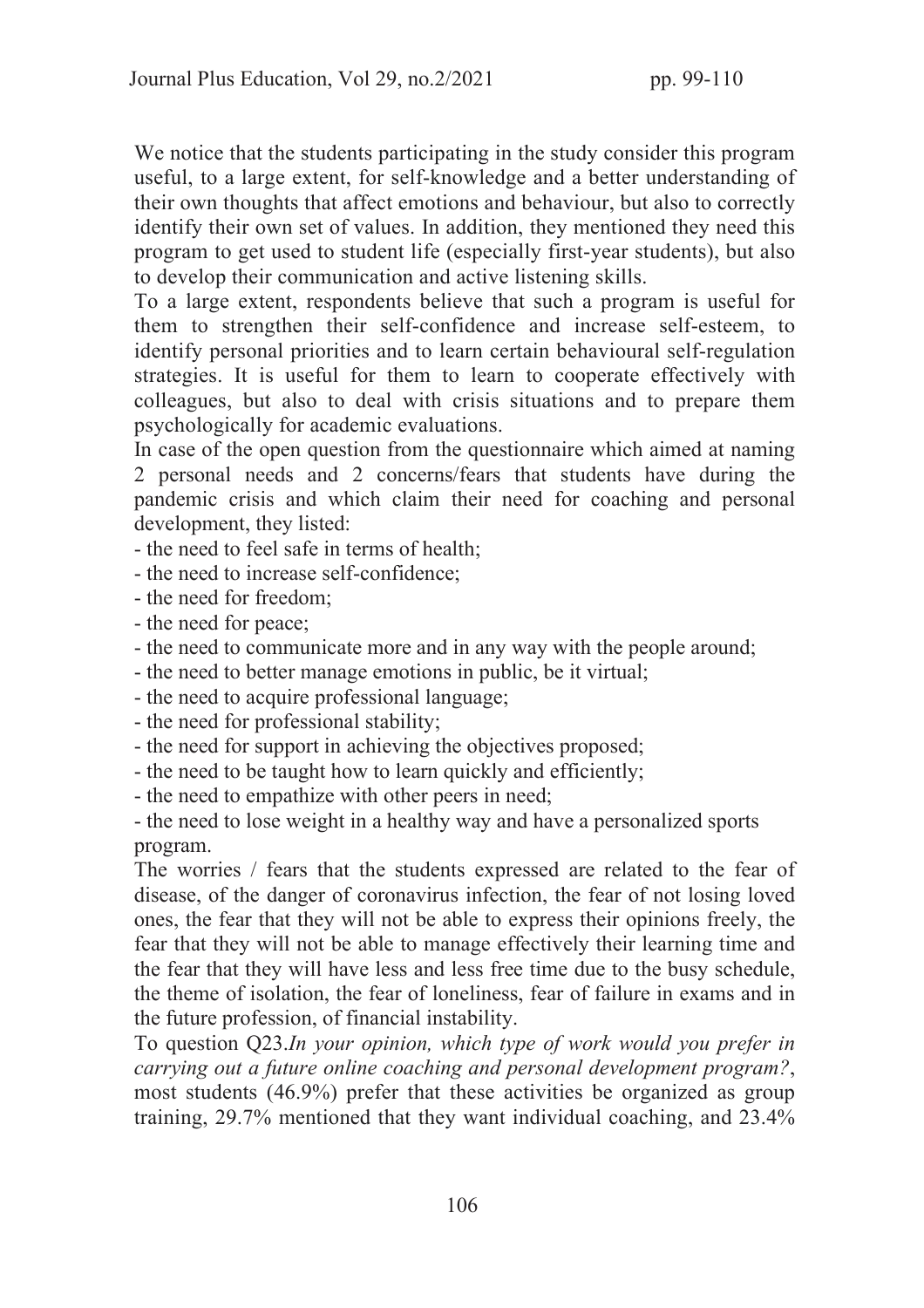as mentoring activities (individual/group) which demonstrates that students do not distinguish very well between coaching and mentoring.

The students'opinions on this question are in agreement with the opinions of the experts who mentioned, at one point, that group coaching workshops are flexible in terms of focusing on students' needs: developing personal skills, increasing motivation, overcoming procrastination, reducing stress, managing testing anxiety, effective time management, building a virtual community based on trust.

Following the interviews with the experts from round I, it was possible to identify the main stages of the implementation of a possible online coaching and personal development program for students:

- analysis of the training/personal development needs expressed by students;

- in-house training of trainers and setting up a coherent program delivery strategy;

- setting objectives and criteria for evaluating progress/performance;

- establishing the coaching strategies adopted, selecting the most appropriate coaching tools and techniques;

- the actual testing of the program (minimum 3 months) on the online platform of the university or on a specialized application;

- evaluating the success of the program and adjusting it for a new stage of implementation.

In round 2, the experts were asked about the coaching strategies that could be applied by the trainers in the distance learning program for students and the discussions led to the following tools and techniques: the reflective cycle G. Gibbs (1988), the GROW model (Whitmore, 1992, 2019) and the TGROW model (Downey, 2003), Wise Choise Process (Downing, 2013), NPL techniques for coaching (O.Connor, Lages., 2019). For coaches, experts recommended that the application of coaching strategies happen with a diversity of contexts and situations that involve students in the process of autonomous learning of resolutive behaviours. The experts also discussed the benefits of coaching on students in terms of gain: positive changes on the mental, physical and emotional level, trust-based relations, development of new skills, optimal conflict management, increased involvement in activities, motivation and creativity, focusing on desirable goals and better results.

Following round 3, the experts expressed their consensus on the group/team coaching approach which involves a series of workshop-type sessions over periods of several weeks or months and on the coaching process as explained by many specialists (Whitmore, Zeus, Skiffington, et. all). Experts have proposed a possible design of the virtual coaching program and personal development for students (Table 2) that could be tested from this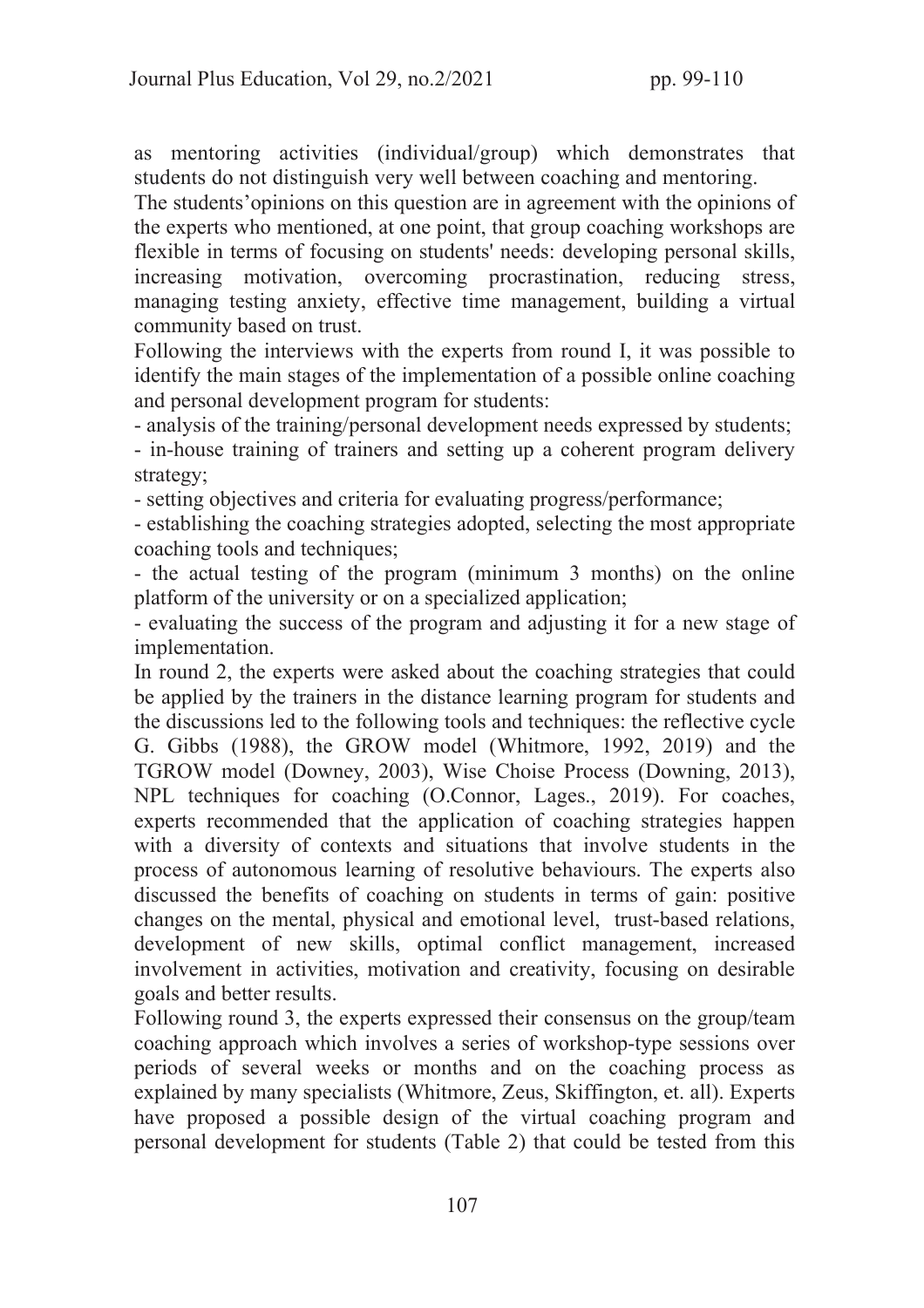academic year, taking into account the recommendations of other specialists (Stolovich, Keeps, Rosenberg, 2017) regarding the "careful and systematic design of online training, accompanied by cycles of testing and review by real beneficiaries, is an essential feature of the quality design of online education (p.304).

## Table 2.A possible design of the online coaching program and personal development for students

| Virtual coaching and personal development workshops  | No. of<br>hrs |
|------------------------------------------------------|---------------|
| Coaching lab for happy students:                     |               |
| coaching methods and techniques applied in education |               |
| Self-coaching and peer-coaching                      |               |
| Journal of reflection and program evaluation         |               |
|                                                      | 78 hrc        |

Discussions were also held on the concrete way of implementing the program and the following variants were launched: coaching strategies can be applied / infused both in formal seminar activities such as self-knowledge and personal development, personality psychology, and in non-formal environment as specific activities of the student scientific circles/personal development workshops type. The advantage of the latter forms of organization is that the program can respect the distribution of time allocated by experts or the needs of each student. The experts also proposed the option of organizing joint distance learning courses (via videoconferencing) through inter-university collaborations that can constitute new research projects.

## 6.Conclusions

The conclusions of the study highlight the need and possibility of organizing and implementing an online coaching and personal development program that meets the current needs of students, bringing them, in this period of health crisis, emotional balance, confidence, satisfaction, motivation, selfawareness and personal development. A coaching program for students, conducted even at a distance, has the power to trigger positive changes in the mind and behaviour of students in a very short period of time, developing their responsibility and self-confidence, their individual potential and own resources to achieve the performance desired. Furthermore, other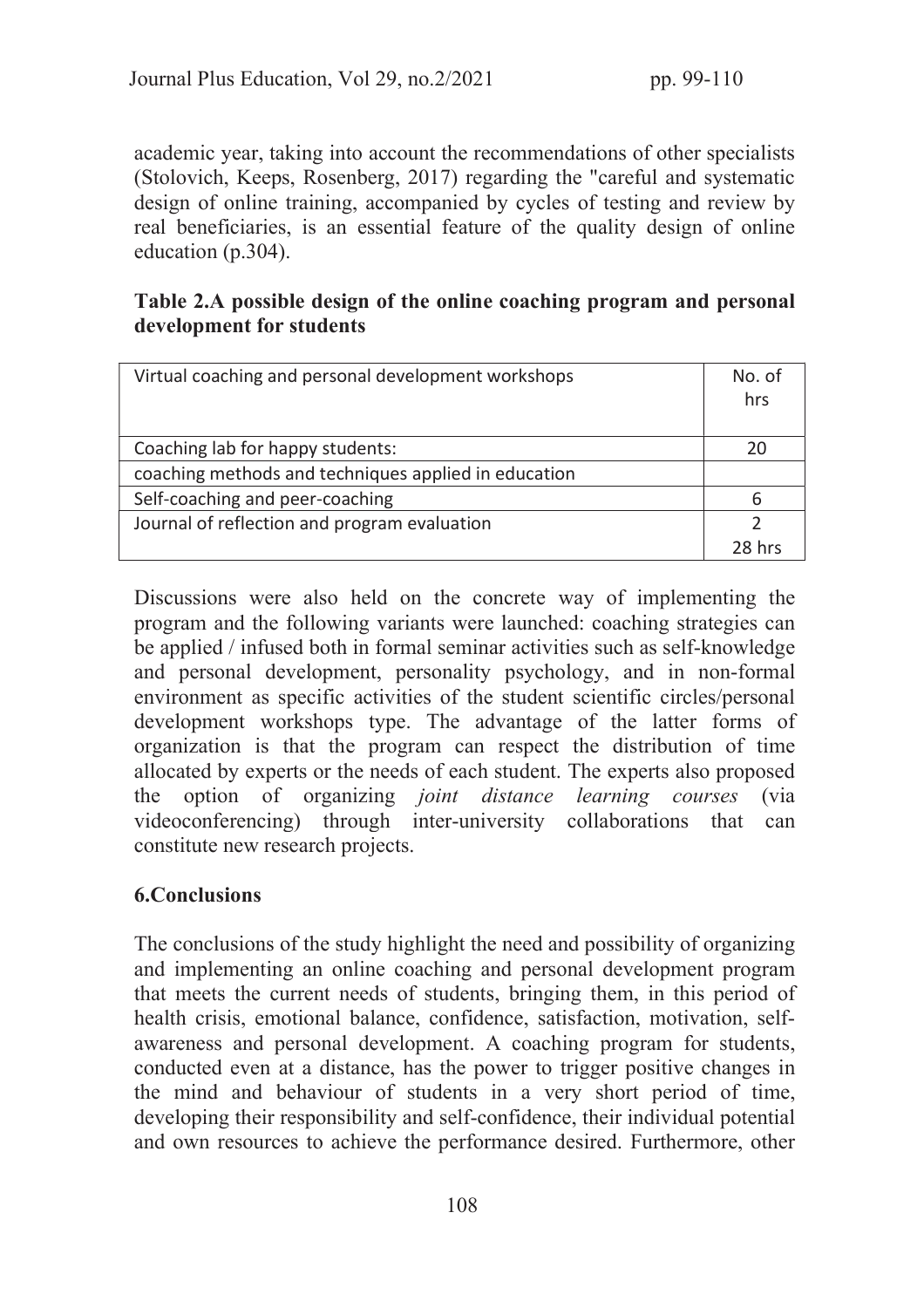advantages are worth mentioning, as shown by the study, in terms of time flexibility, location, arrangement and rearrangement of workshops, integration of electronic and audio-video tools in the coaching process, reminder-type specifications, follow-ups and aftercare, possibility of reflection, etc.

The results of the study created the premises for experimenting with the program for students and open new directions for coaching research in the initial training of students for the teaching profession.

## References

- Academia Română, Punct de vedere: România în și după pandemie, 31.07.2020 (https://acad.ro/mediaAR/pctVedereAR/2020/d0731-Romaniadupa-pandemie-PunctVedereAR.pdf)
- Alghamdi, A.A. (2021). Impact of the COVID-19 pandemic on the social and educational aspects of Saudi university students' lives. PLoS ONE 16(4):  $e0250026$ .

(https://journals.plos.org/plosone/article?id=10.1371/journal.pone.0250026

- Babicka-Wirkus, A., Wirkus, L., Stasiak, K,, Kozłowski, P. (2021). University students' strategies of coping with stress during the coronavirus pandemic: Data from Poland. PLoS ONE 16(7): e0255041. https://doi.org/10.1371/journal. pone.0255041
- Comunicarea Comisiei Europene privind realizarea Spațiului european al educației până în 2025,din 30.09.2020 (https://eur-lex.europa.eu/legalcontent/EN/TXT/?uri=CELEX:52020DC0625)
- Copăceanu, M. (2020). Ghid de supraviețuire în pandemie.500 de sfaturi de la adolescenți pentru adolescenți, Iași: Polirom;
- Devine, M. Meyers, R., Houssemand, C. (2013). How can coaching make a positive impact within educational settings?, Procedia – Social and Behavioral Sciences, Vol. 93, pp. 1382-1389.
- Downing, S. (2011). On Course: Strategies for creating success in college and in life. MA: WadsworthCengage Learning
- Gibbs, G. (1988). Learning by doing: A giude to teaching and learning methods.Further EducatioN Unit.Oxford Polytechnic: Oxford.
- Hattie, J. (2014). Învățarea vizibilă.Ghid pentru profesori, București: Editura Trei;
- Kamphorst, B.A. (2017). E-coaching systems What they are, and what they aren't (https://link.springer.com/article/10.1007/s00779-017-1020-6#Sec4)
- O 'Conner, J., Lages, A. (2019). Coching cu NPL, București: Ed.Curtea Veche